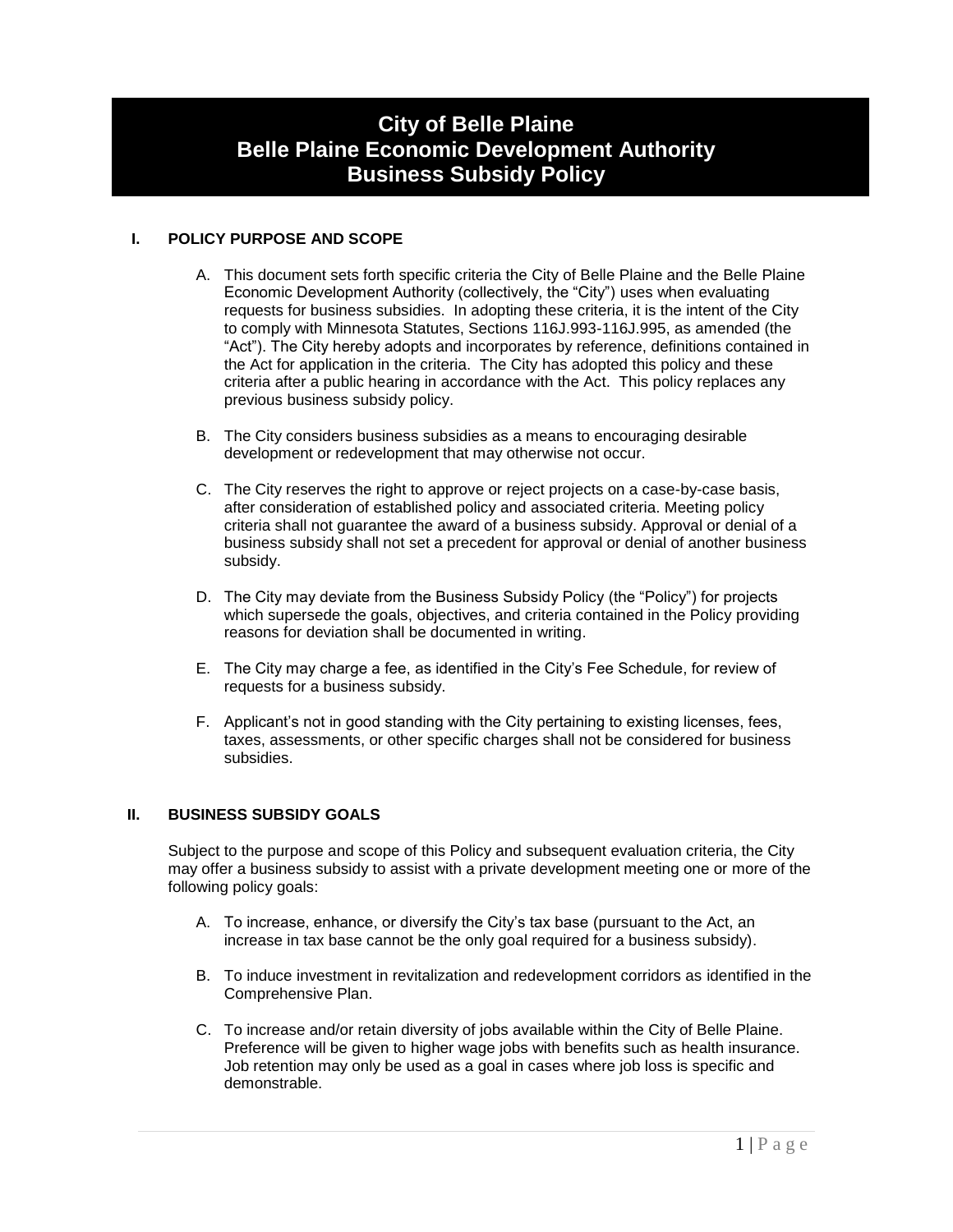- D. To leverage additional, unsubsidized private development directly or indirectly related to the development receiving a business subsidy.
- E. To diversify the existing housing stock and/or facilitate the presence of a complete housing supply including a variety of housing values, types, and sizes suitable for all incomes, ages, and abilities.
- F. To remove blighting conditions or support redevelopment of underutilized properties.
- G. To retain and support adaptive uses for properties of historical significance.
- H. To support projects providing needed improvements such as transportation or utility infrastructure that would be completed in conjunction with the development receiving a business subsidy.
- I. To offset increased costs of development due to soil correction, site remediation, asbestos or other contaminant removal, and the like.
- J. To facilitate projects which improve the quality of life by providing desirable environs, providing desired goods or services, and/or addressing an unmet demand.
- K. To support projects that contribute to the implementation of other public policies, as adopted from time to time by the City, such as quality urban or architectural design, energy planning, efficiency in local government operation, gains in community resiliency, social equity, economic prosperity, stewardship, sustainability, and/or livability.

#### **III. WAGE AND JOB GOALS**

- A. For each business subsidy provided, at least one job must be created. In certain circumstances, the City may determine that job creation is not a goal and can set the wage and job goals at zero.
- B. For each job created, the minimum wage floor for shall be 175% of the federal minimum wage, exclusive of benefits. Retained jobs may be exempt from the minimum wage floor requirement.

## **IV. ECONOMIC DEVELOPMENT INCENTIVE PROGRAMS**

- A. Tax Increment Financing. The City of Belle Plaine may consider using tax increment financing for larger development, housing, and/or redevelopment projects that would not occur *but for* the assistance provided through TIF. The City utilizes a "Pay As You Go" TIF note which relies on the developer to pay for the up-front project costs with the promise of being reimbursed as taxes are paid.
- B. Tax Abatement. The City may consider using tax abatement to facilitate medium to large development, housing, and/or redevelopment projects. The City utilizes a "Pay As You Go" approach which relies on the developer to pay for the up-front projects costs with the promise of being reimbursed as taxes are paid.
- C. Revolving Loan Fund. The City may consider issuance of a loan to qualifying applicants as defined in the City's Revolving Loan Fund Policy as may be amended.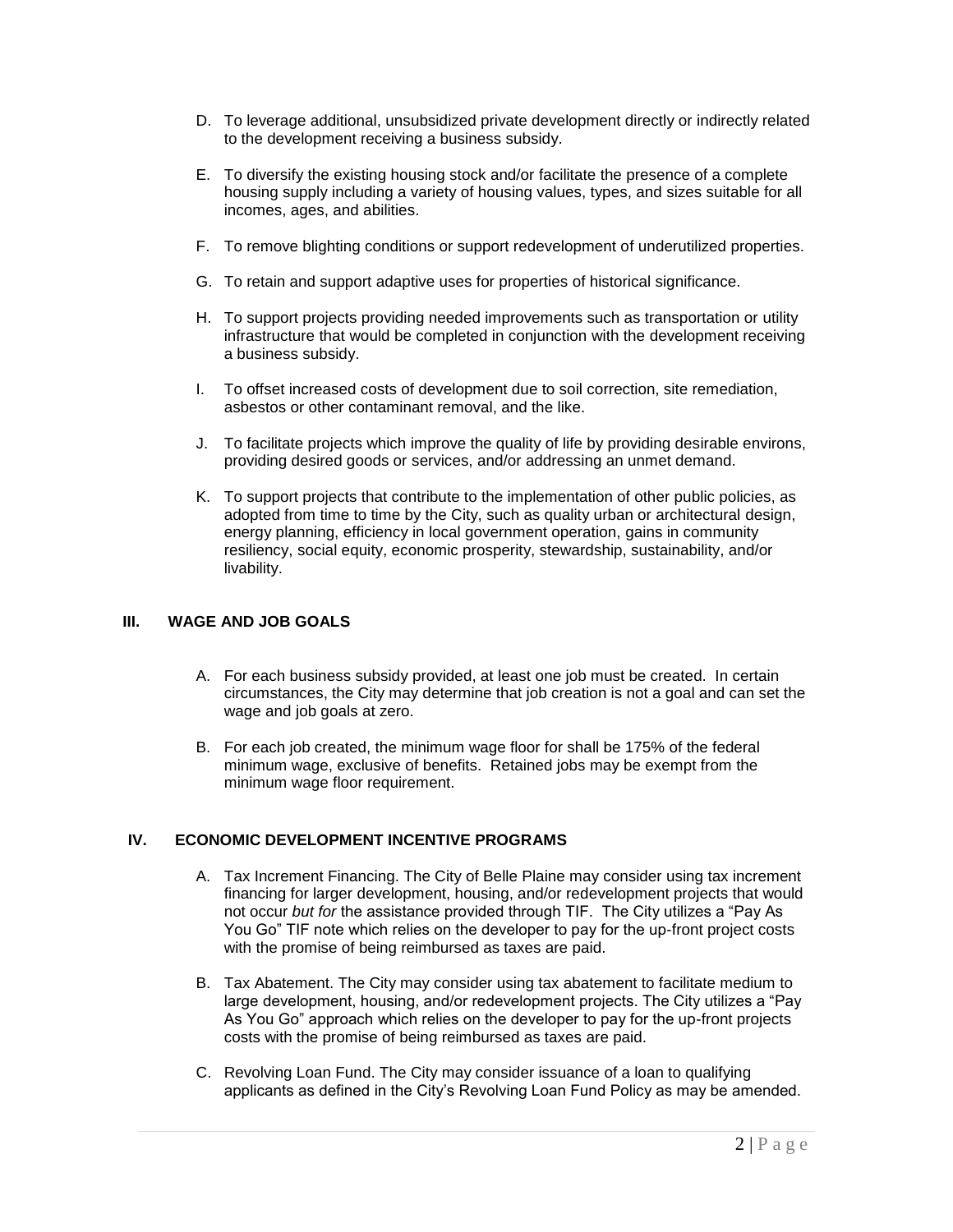- D. Restoration, Opportunity, Sustainability, and Enterprise (ROSE) Program. The City may consider issuance of a ROSE (i.e. forgivable loan) for qualifying façade restoration, maintenance, and/or improvement projects as defined in City policy as may from time to time be amended.
- E. Minnesota Investment Fund (MIF). The City may consider applying for MIF on behalf of a qualifying project. The MIF Program provides loans to businesses creating or retaining high-paying, full time, permanent jobs, and invest in machinery or real property acquisition or improvements. The program is available for manufacturing, distributions, warehousing, and other eligible business activities. Applications are accepted on a year-round basis. Funds are awarded to local units of government who provide loans to assist expanding businesses. Program guidelines and funding availability is determined by the Minnesota Department of Employment and Economic Development.
- F. Bonds. The City has the authority to issue revenue bonds pursuant to Mn. Stat. 469.152 to 469.165.
- G. Property Sales. The City may negotiate the sale price of property owned by the City or EDA for new or expanding businesses, redevelopment/revitalization projects, and/or to further a variety of life cycle housing options.

# **V. COMPLIANCE AND REPORTING REQUIREMENTS**

Each recipient of a business subsidy from the City must enter into a business subsidy agreement with the City which requires compliance with the requirements of the Act and annually reporting to the City regarding wage and job goals.

# **VI. APPLICATION PROCESS FOR BUSINESS SUBSIDIES**

The applicant will complete an application form as provided by the City, and submit the completed application and applicable application fee (as provided by annual fee resolution) based on the type of subsidy (i.e. Tax Increment Financing, Tax Abatement, Revolving Loan Fund, Façade Program, etc.), and provide other information as requested by the City.

- A. City staff and the City's consultants shall review the application materials and make preliminary recommendations to the Economic Development Authority and City Council as to the compliance of the application and proposed project with the business subsidy policy and the goals and criteria set forth herein.
- B. Final evaluation of the application shall include, in addition to items subject to preliminary review, a review of applicable credit analysis, financial structuring and legal compliance. A formal recommendation shall then be made to the City Council.
- C. After review of the final evaluation and formal recommendation, the City Council or Economic Development Authority, as appropriate, shall hold the appropriate public hearings, if they have not been held, and consider final approval of the granting of the business subsidy. All business subsidy agreements, whether entered into with the City or the EDA, are subject to approval by the City Council in accordance with the Act.
- D. If requested by the City, the Applicant shall provide adequate financial guarantees to ensure completion of the project, including but not limited to: assessment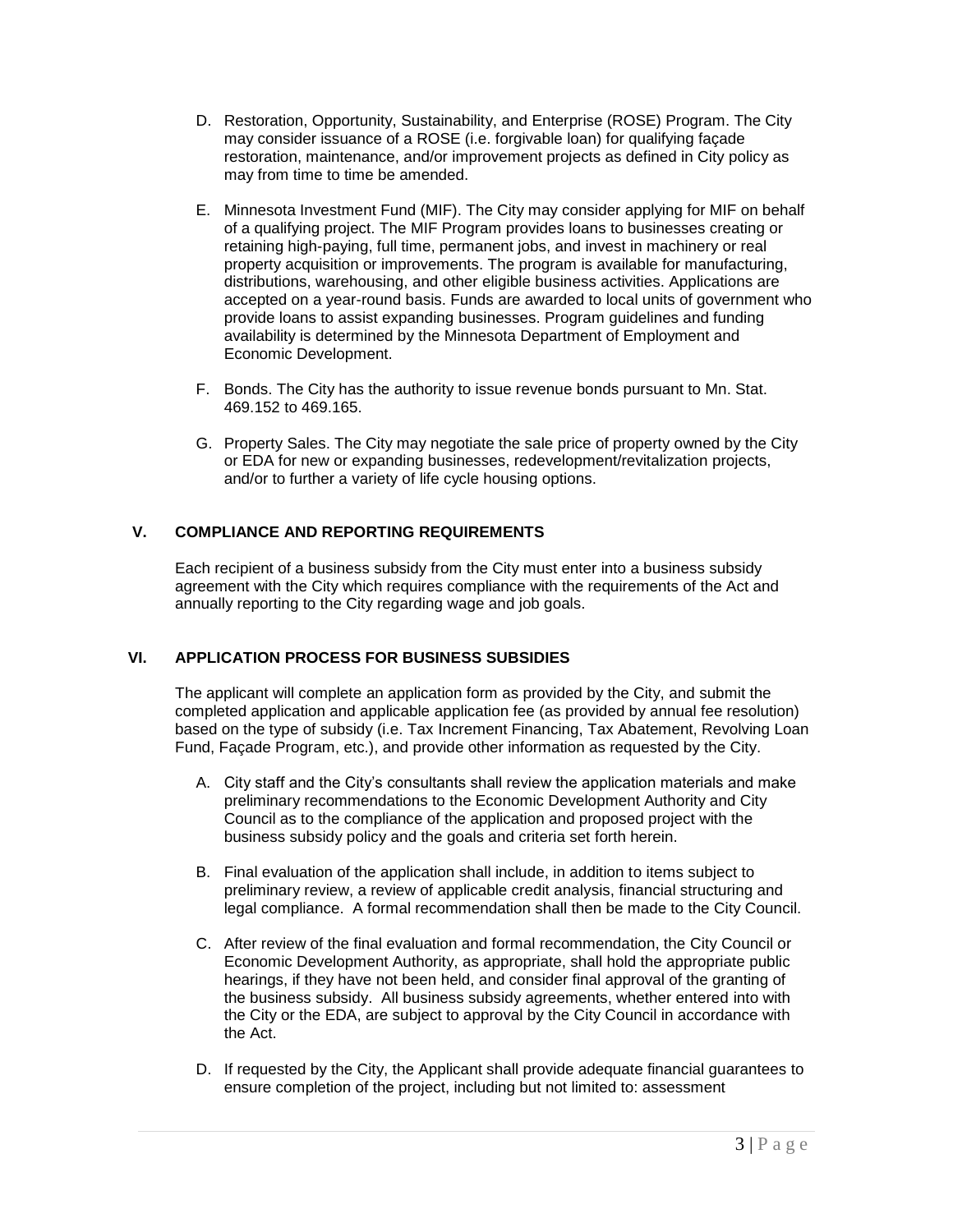agreements, letters of credit, cash escrows, personal guaranties, mortgages, and other securities.

E. Additional agreements and program requirements (including annual reporting) may be necessary depending on the form of business subsidy and/or the value of the award, as defined by the Act.

### **VII. MINIMUM ELIGIBILITY REQUIREMENTS**

Applicants must meet the following minimum requirements to be eligible for a business subsidy.

- A. Operation of project for at least 5 years following receipt of subsidy (required by the Business Subsidy Act).
- B. Applicant must establish financial feasibility of project
- C. Applicant must demonstrate that the project can't move forward without business subsidy
- D. Compliance with Business Subsidy Act
- E. Meet one or more goals set forth in the policy

#### **VIII. BUSINESS SUBSIDY APPROVAL GUIDELINES**

- A. Projects considered for a business subsidy shall meet one or more of the Business Subsidy Criteria as set forth in Section II of this Policy.
- B. Projects considered for a business subsidy shall be consistent with applicable local, state, and federal laws.
- C. Applicants for business subsidies must demonstrate, to the satisfaction of the City, sufficient equity investment in the project.
- D. Applicants may be required to demonstrate, to the satisfaction of the City, a market demand for a proposed project.
- E. Business subsidies may not create an unfair or significant competitive financial advantage over other similar projects in the area.
- F. Business subsidies will not be given to projects that place extraordinary demands on City infrastructure and/or services.
- G. Applicants may be required to demonstrate, to the City's (or if applicable the underwriting authority's) satisfaction, an ability to construct, operate, and maintain the proposed project based on past experience, general reputation, credit history, and similar attributes.
- H. Assistance will not be provided solely to broaden profit margins. Prior to consideration of a business subsidy request the City may order independent analysis of project financials, proposed financial sources and uses, and/or underwriting.
- I. Projects must be consistent with the Comprehensive Plan.